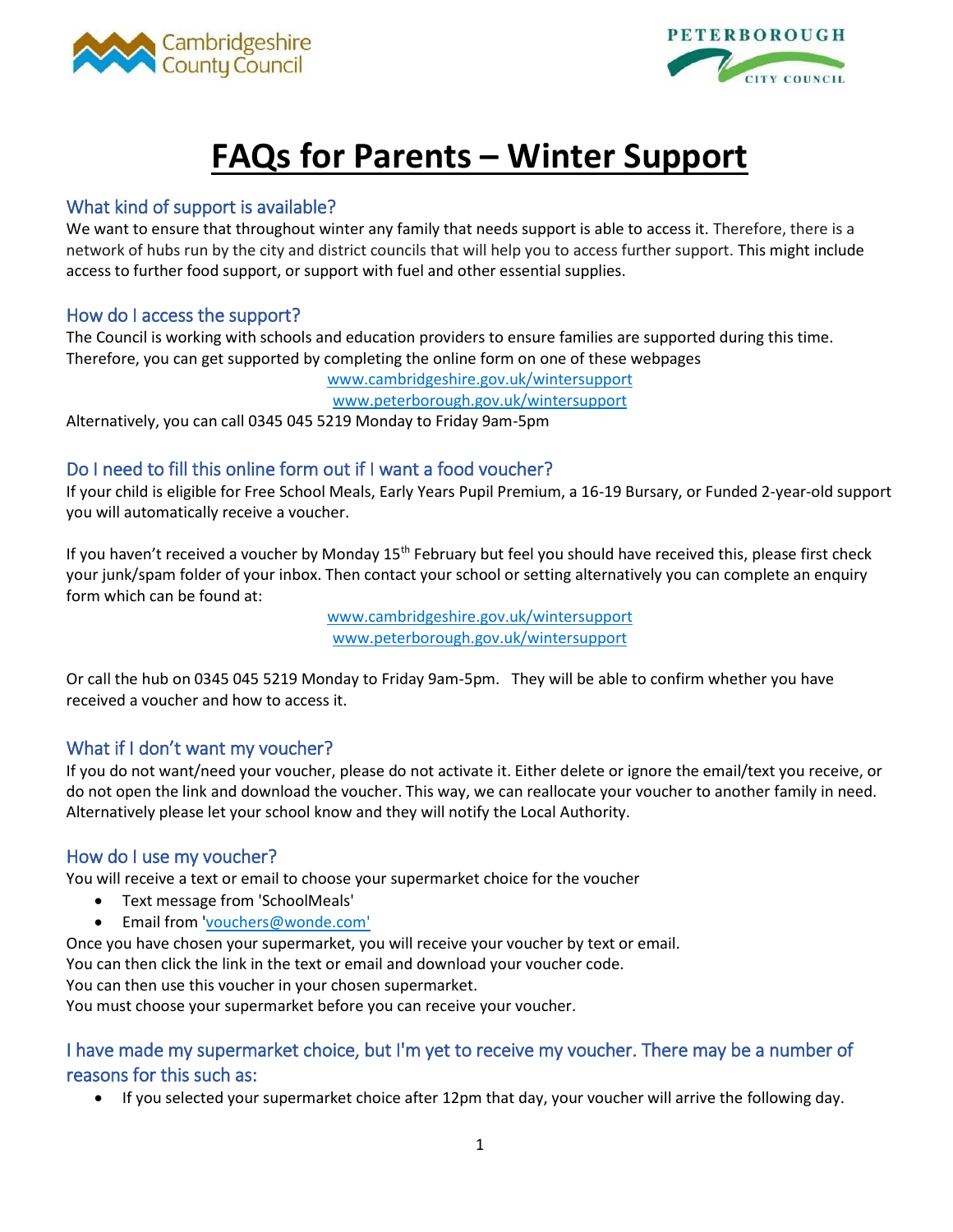



You made your supermarket choice after 12pm on a Friday. You'll receive your voucher on Monday.

# How long does it take for the voucher to be received?

Most vouchers are received within 30 minutes after the retailer is selected. If the parent selects Morrisons or Asda then the following timings apply:

- If selected before 1 pm, the voucher will be received that evening.
- If selected after 1 pm, the voucher will be received the following working day.

# If I don't spend the whole voucher in one visit, can I keep it to use on my next shop?

Yes, you can. If your shopping comes to more than the voucher total, you will need to pay the remaining balance using another method (i.e. debit card)

# When will I get my voucher?

The vouchers will be available from the 12<sup>th</sup> February but may take until the 15th February to arrive.

#### How long have I got to spend my voucher?

The vouchers will be valid until the end of March 2021.

# I'm yet to receive a text or email to choose my supermarket choice.

It looks like you haven't been assigned your vouchers yet or your details may be. If you have any queries, please contact your school in the first instance. Alternatively, you can complete an enquiry form which can be found at:

> [www.cambridgeshire.gov.uk/wintersupport](http://www.cambridgeshire.gov.uk/wintersupport) [www.peterborough.gov.uk/wintersupport](http://www.peterborough.gov.uk/wintersupport)

Or you can call 0345 045 5219 Monday to Friday 9am-5pm

#### Where can I use my voucher?

The following supermarkets will accept the voucher:

- ASDA
- Morrisons
- Tesco
- Aldi
- Sainsbury's
- Iceland
- McColl's

# Can I use the voucher online?

Asda are the only supermarket that currently allow vouchers to be used online. This is due to the supermarket systems. We appreciate that parents may prefer this to be an option moving forwards, and we are working closely with the supermarkets to try and achieve this. In the meantime, if you're unable to leave the house then you're able to forward the voucher onto others are able to use the vouchers on your behalf.

# Can I use the voucher on my mobile phone?

Yes, you can.